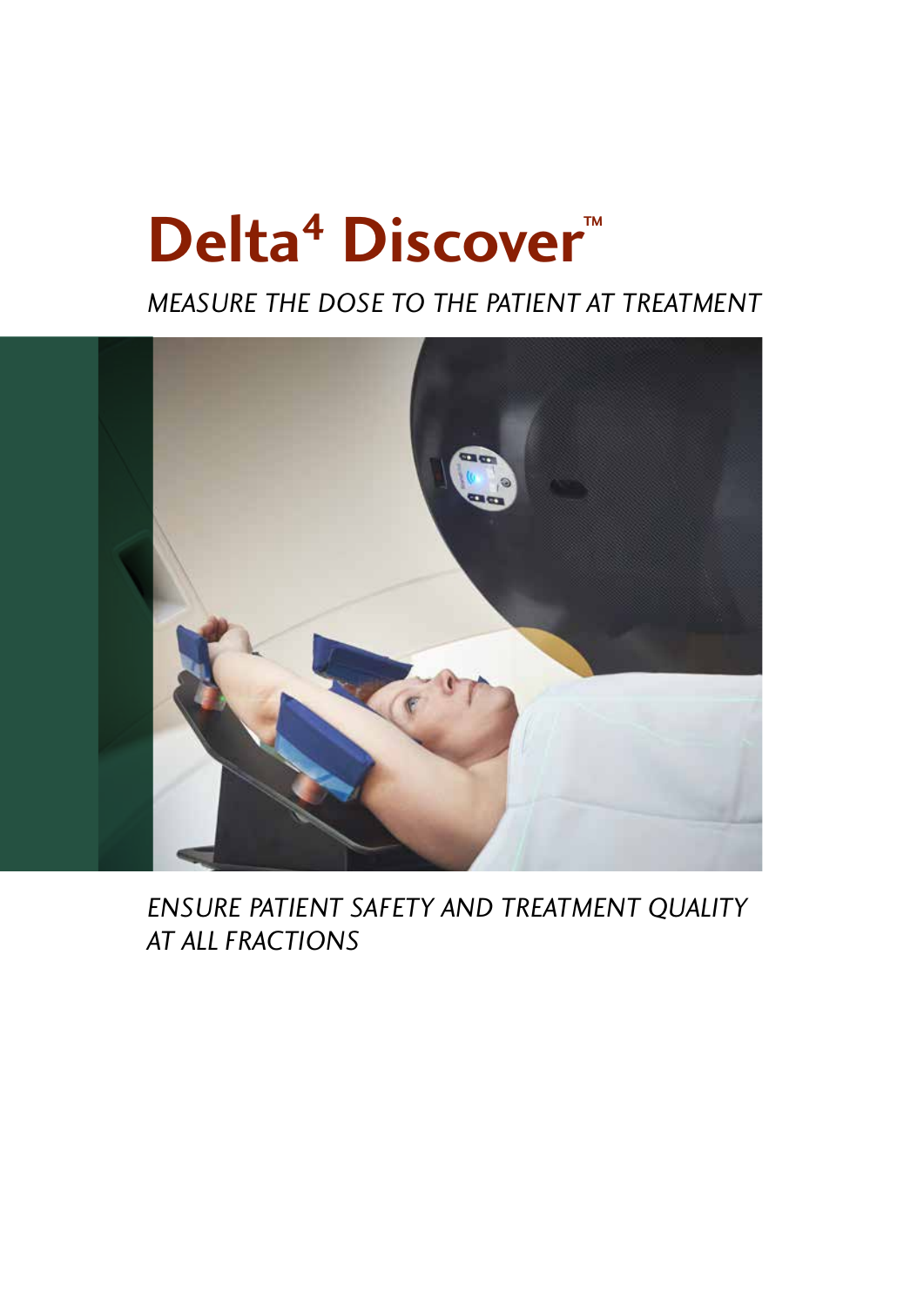# **Gain a new level of confidence**

During the last decade, with the introduction of IMRT and VMAT, radiation therapy has taken major steps towards a higher level of individualization and precision. However, the control steps have been limited to verifying the dose prior to treatment.

**Peace Of Mind**<br>New the Delta<sup>4</sup> Disc Now, the Delta4 Discover technology allows accurate dose delivery verification at treatment, in<br>diagonalism the patient anatomy and for every treatment fraction. Thus, you can be ensured that your patients are treated according to the dose prescription and avoid errors in the dose in critical structures.

Both you and your patient can now be confident that the dose is delivered as it was planned.

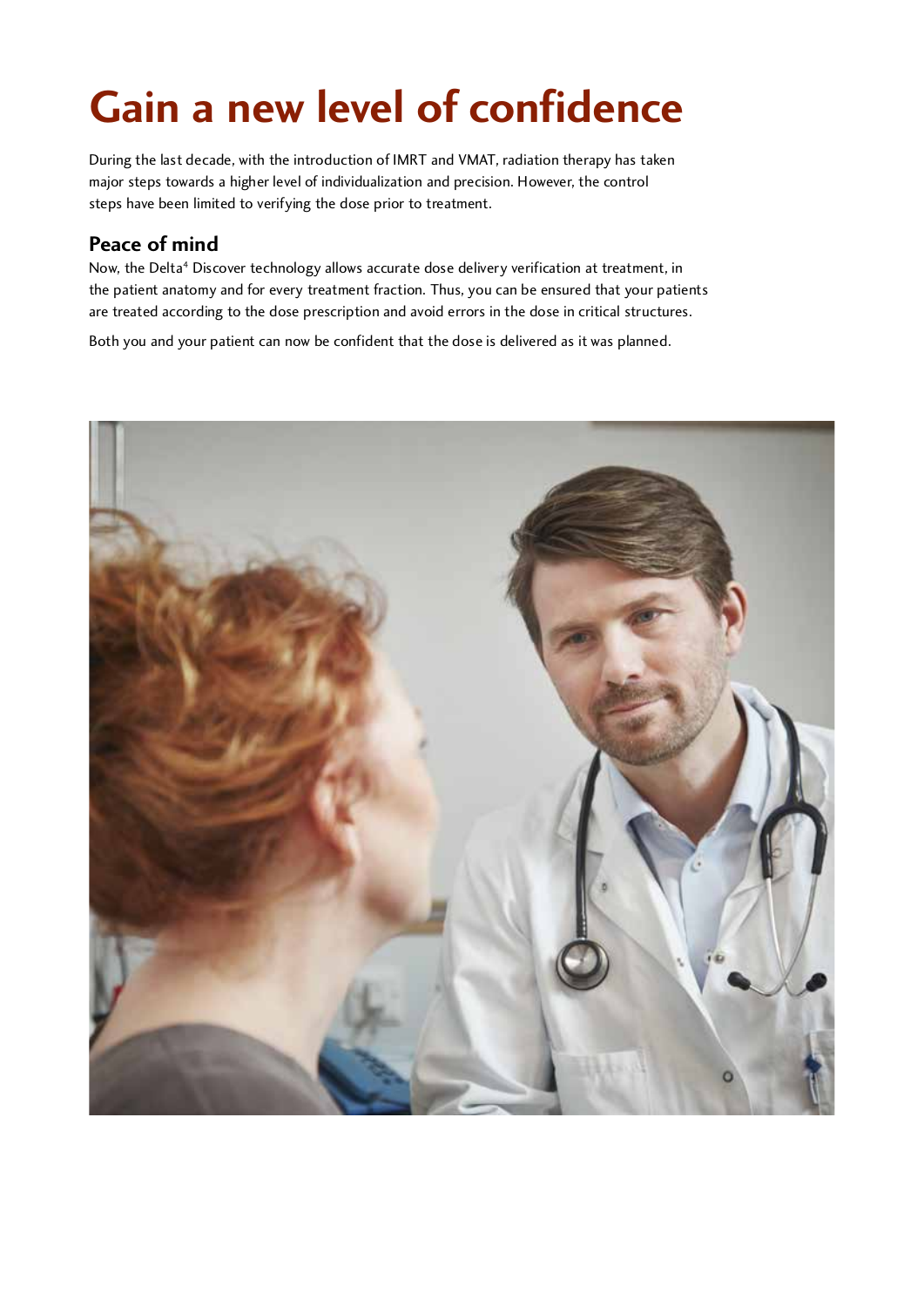# **Ultra-thin transmission detector**

The Delta<sup>4</sup> Discover system measures the dose that is delivered by the accelerator and automatically checks against pass-fail criteria that the treatment is done according to the plan. Together with the patient CT you can see the dose that has been delivered to the patient.





position during the treatment.

**Delivered dose in**  Combine delivered dose measurements with the patient CT image in the with the patient CT image in the Delta<sup>+</sup> Anatomy module to verify the delivered dose in the patient anatomy.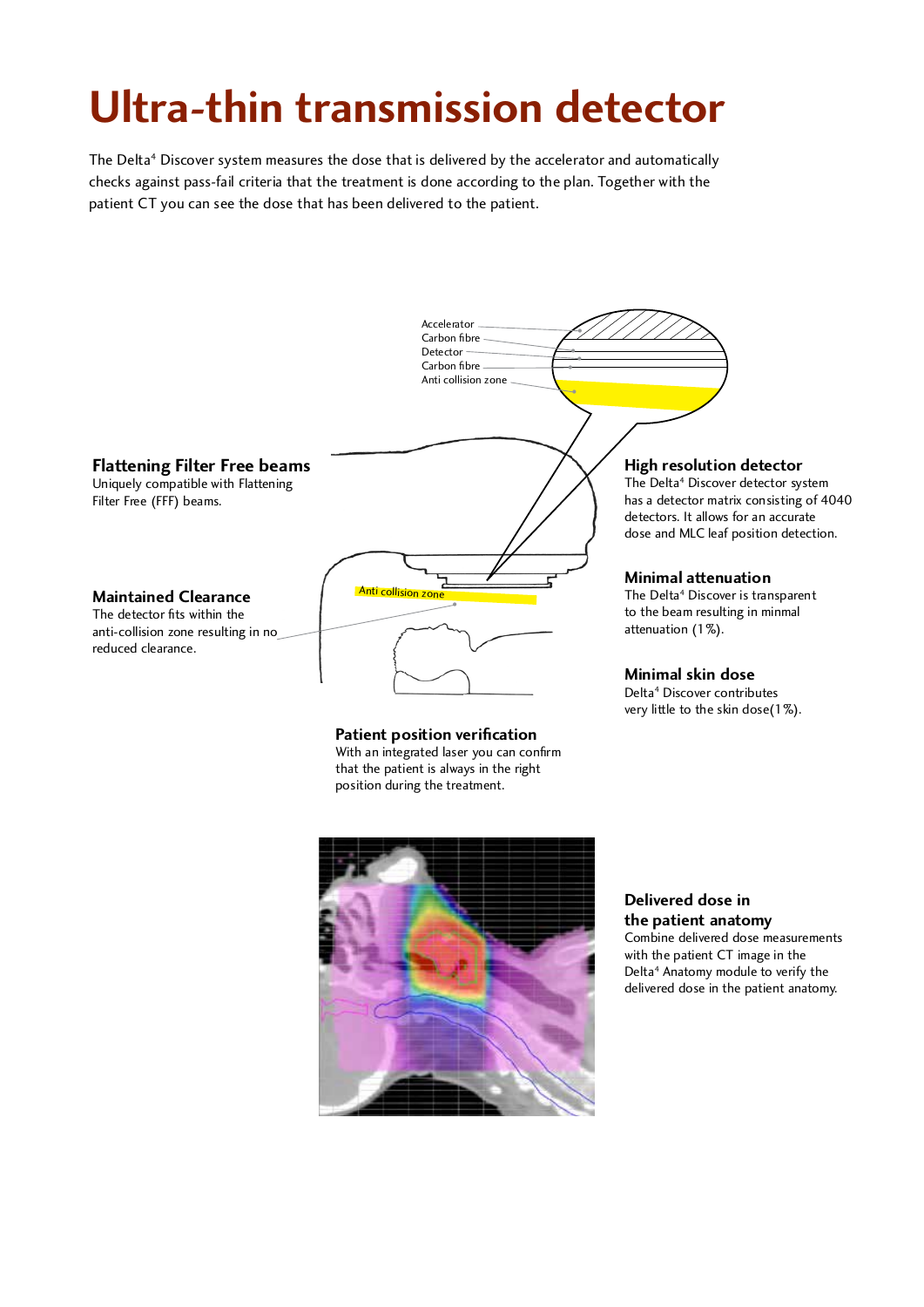# **Enhanced confidence...**



- Confidence that the planned dose has been delivered to the patient<br>• Permanent control of the delivered dose for
- Permanent control of the delivered dose for every fraction as well as the total dose

- **For the physicist:**<br>• Supports and facilitates patient and machine QA
- Increased safety for hypofractionated therapy • Increased safety for hypofractionated therapy
- Sets the stage for adaptive radiation therapy

## **Safe and independent dose**

C g

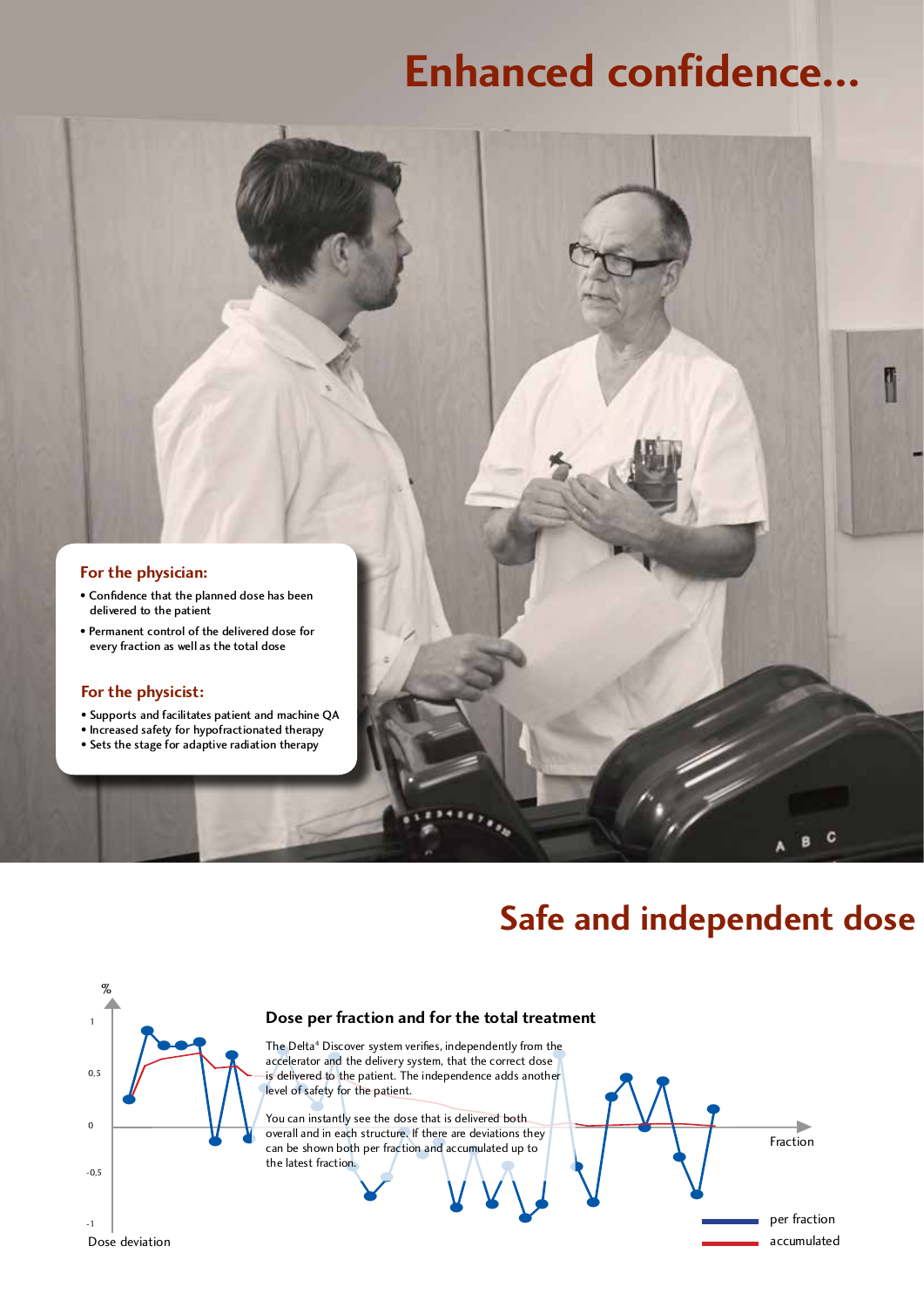## **Enhanced confidence... ... without additional workload**



### **Safe verification at treatment**



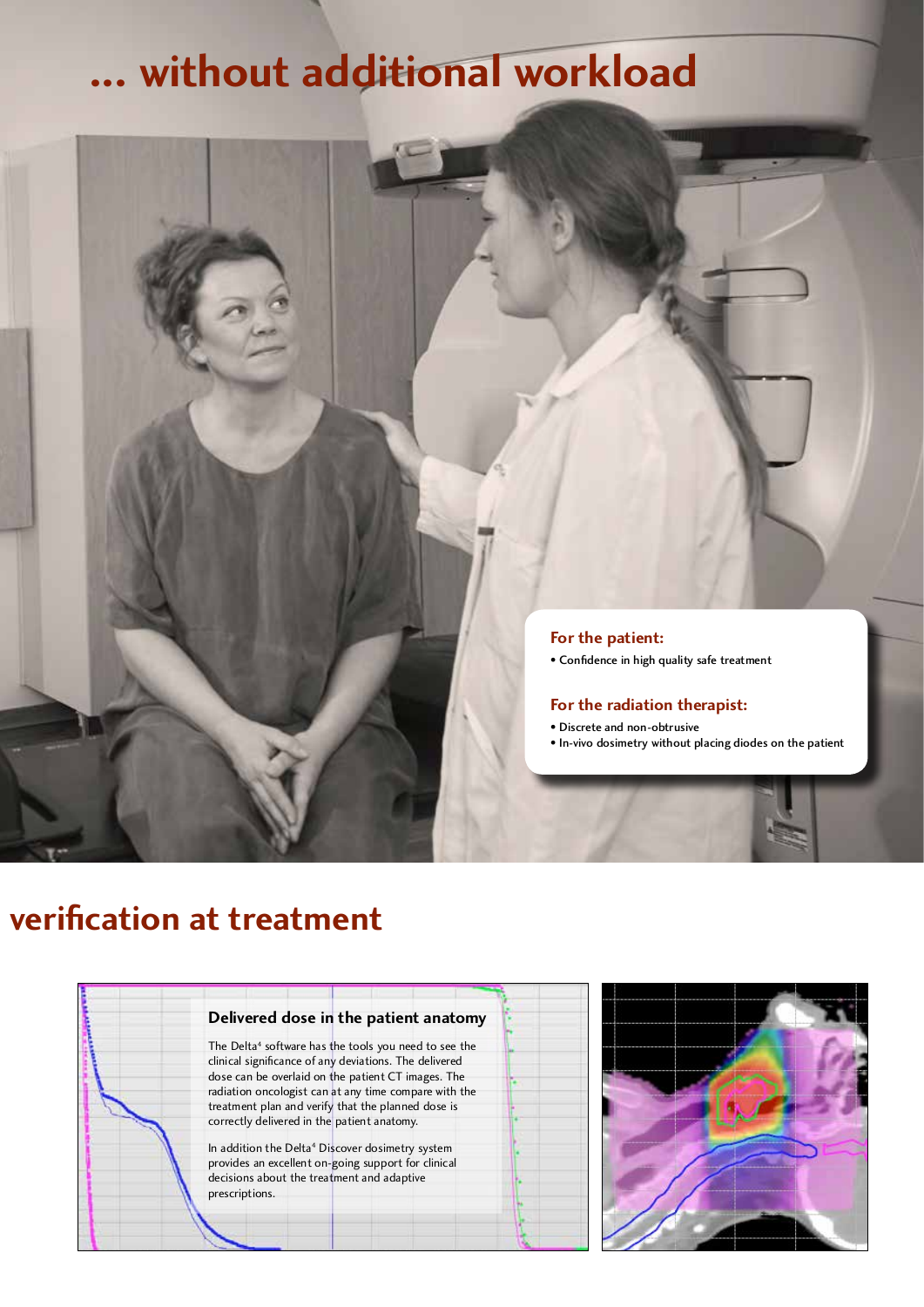## **Delta<sup>4</sup> has you**



### **Prior to Treatment** At Treatment

The physicist verifies that the plan fulfills the goals and that it can be delivered. Is the target dose correct and homogeneous? Are the dose constraints to the OAR:s homogeneous? Are the dose constraints to the OAR:s correct? Can the plan be delivered on the machine?



Delta<sup>4</sup> Discover automatically monitors the<br>accelerator performance and measures the dose that is delivered to the patient allowing the that is delivered to the patient allowing the therapist to focus entirely on patient care.

### Sunday Monday Tuesday Wednesday  $10 \times 11 \times 12 \times 13$ day | Monday | Tuesday | Wednesday | Thursday | Friday | Saturday 3  $4$   $4$   $5$   $6$   $7$   $8$ 3 3 3 3 3 3 3 3

### **Technical specification**

### **Accuracy**

| Dose measurements in maintained field shape<br>MLC positioning determination | Within 1.5%<br>Within 1 mm              |  |
|------------------------------------------------------------------------------|-----------------------------------------|--|
| <b>Beam Attenuation</b>                                                      |                                         |  |
| <b>Beam attenuation</b>                                                      | $1\%$ +                                 |  |
| Increase of skin dose                                                        | $1\%$ +                                 |  |
| <b>Detectors</b>                                                             |                                         |  |
| <b>Total number</b>                                                          | 4040                                    |  |
| <b>Diameter</b>                                                              | 1 mm (disc shaped)                      |  |
| <b>Spacing</b>                                                               | 2.5 mm * (along MLC trajectories)       |  |
|                                                                              | 5 mm * (transverse to MLC trajectories) |  |
| Area covered                                                                 | 195 x 250 mm <sup>2*</sup>              |  |
| Type                                                                         | p-Si                                    |  |
| Sensitivity decrease (6MV beam)                                              | $0.04\%$ per kGy                        |  |

### **Weight, Dimensions - Varian Version**

+ 6MV, 10 x 10 cm field

\* when projected down to isocenter plane

Diameter: 790mm (disc shaped)<br>Thickness: 55 mm (total) The contracts of the contracts of the contracts of the contracts of the contracts of the contracts of the contracts of the contracts of the contracts of the contracts of the contracts of the contracts of the contracts of t 8 kg without Li Ion battery  $\theta$  is a known battery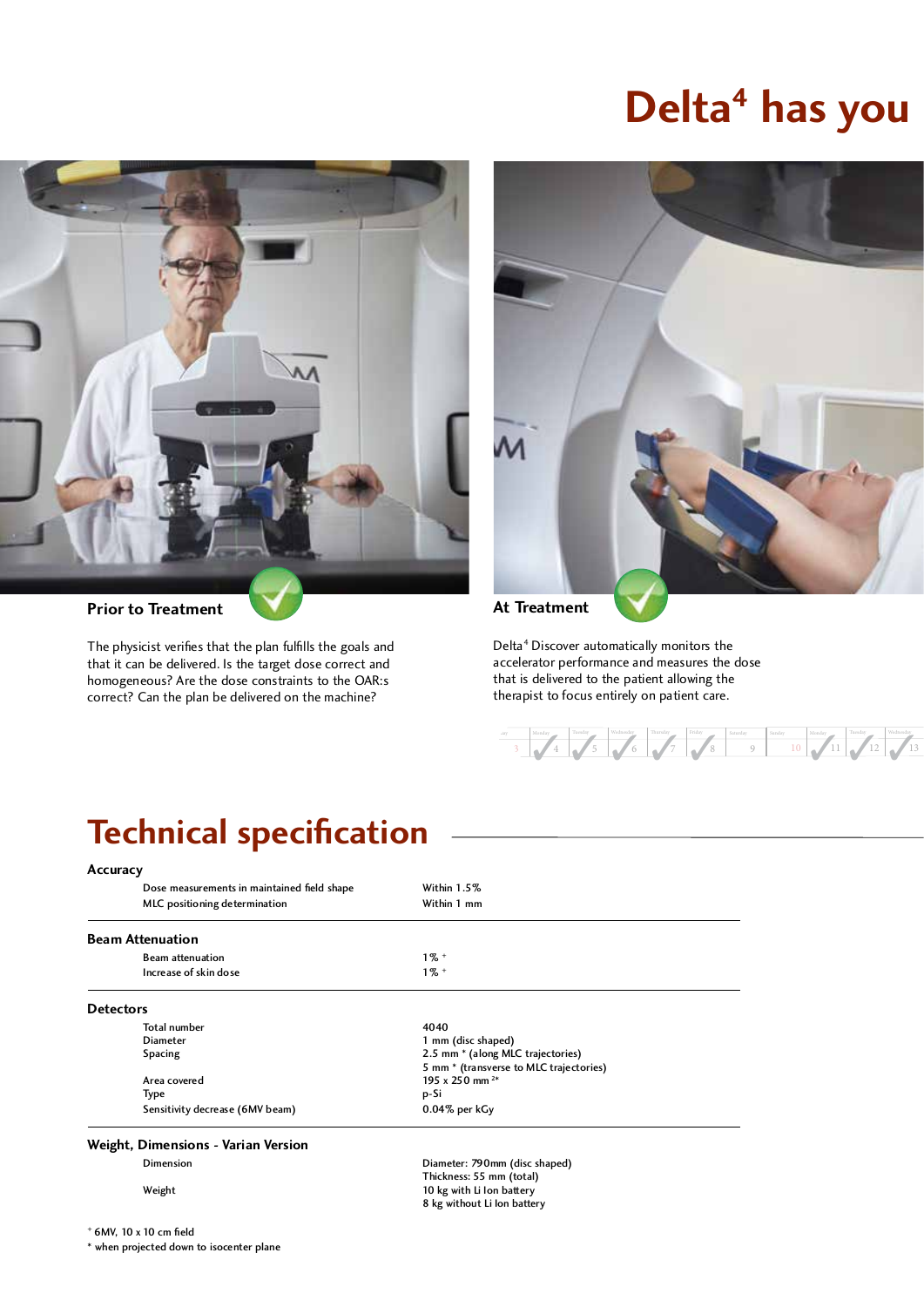## **covered in QA**





**Post Treatment** 

Instantly confirm if the treatment was correct. Delta<sup>4</sup> Discover analyzes the delivered dose vs. the planned dose, and a comprehensive report can be saved with the patient record comprehensive report can be saved with the patient record for documentation and future follow up.



| <b>Communication and compatibility</b> |
|----------------------------------------|
| Compatible with                        |

Wireless data communication protocol  $W - F$ i 802.<br>Battery operational capacity  $\rightarrow$  6 hours Battery operational capacity

Varian TrueBeam™ system

Varian linacs with Millenium™ MLC<br>Reduced Linac Clearance when mounted linac and the sone of Varian's laser guard collision Reduced Linac Clearance when mounted It is within the zone of Varian's laser guard collision.  $\frac{d}{dx}$  detection system which means that the clinical clearance is maintained

Varian TrueBeam: 6 mm from the top of accessory pins Linac's Light field **Delta4** Discover can be extracted so that the linac's

light field is completely visible<br>Optical range finder and the completely visible both and the complete of the range finder is visible both and the complete of the complete of the complete of the complete of the complete o

The range finder is visible both when Delta<sup>4</sup> Discover is extracted and in normal position

Rechargeable Li Ion battery – Charger is included

Technical specifications are subject to change without notice